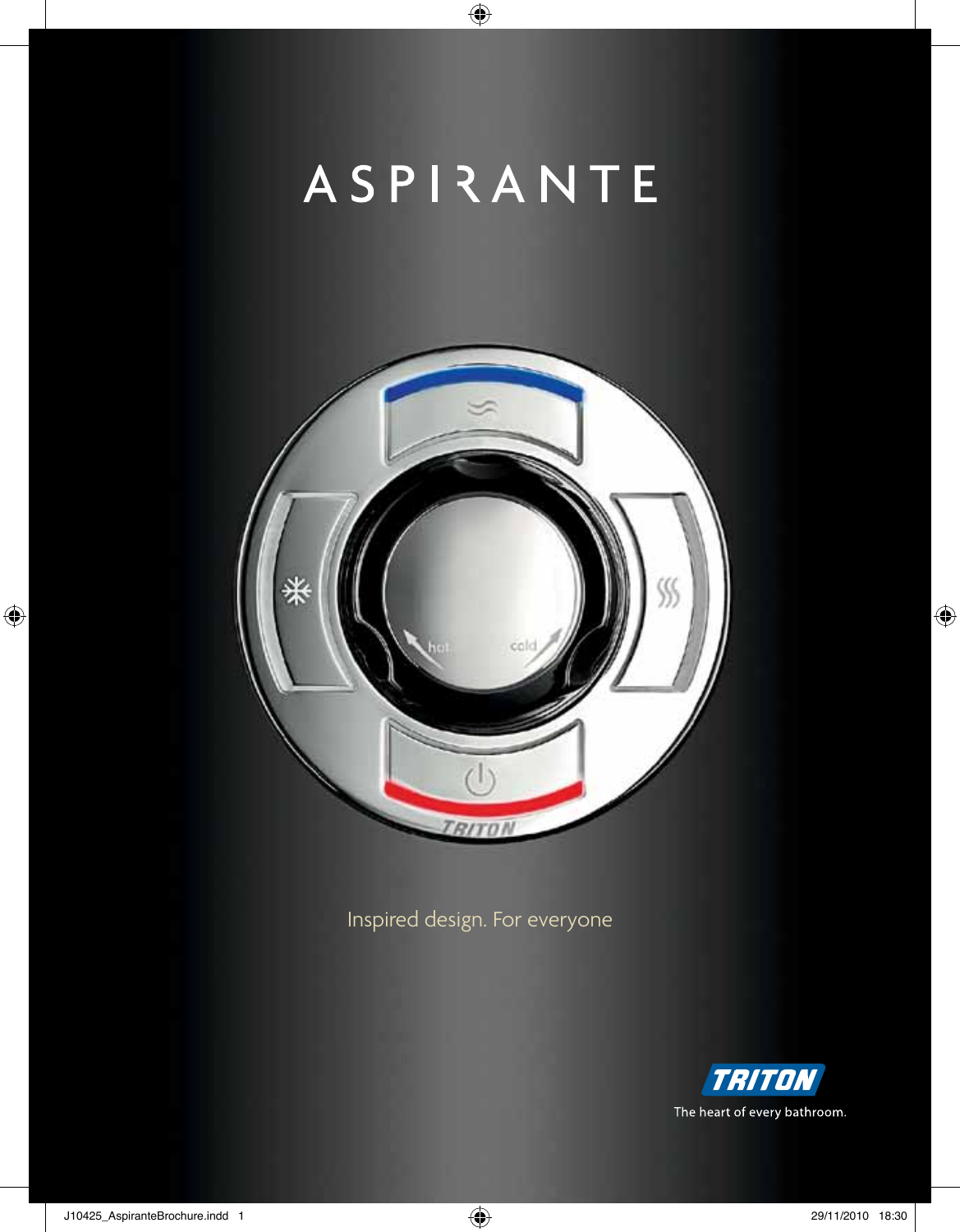

# Pure form and function

Beauty and simplicity have always gone side by side. Where there are no superfluous parts or overcomplicated features, what you have left is pure and perfect.

Aspirante

With its ultra clean lines and minimalist styling, Aspirante is more than a shower. It's a statement. Your statement.

 $\bigoplus$ 

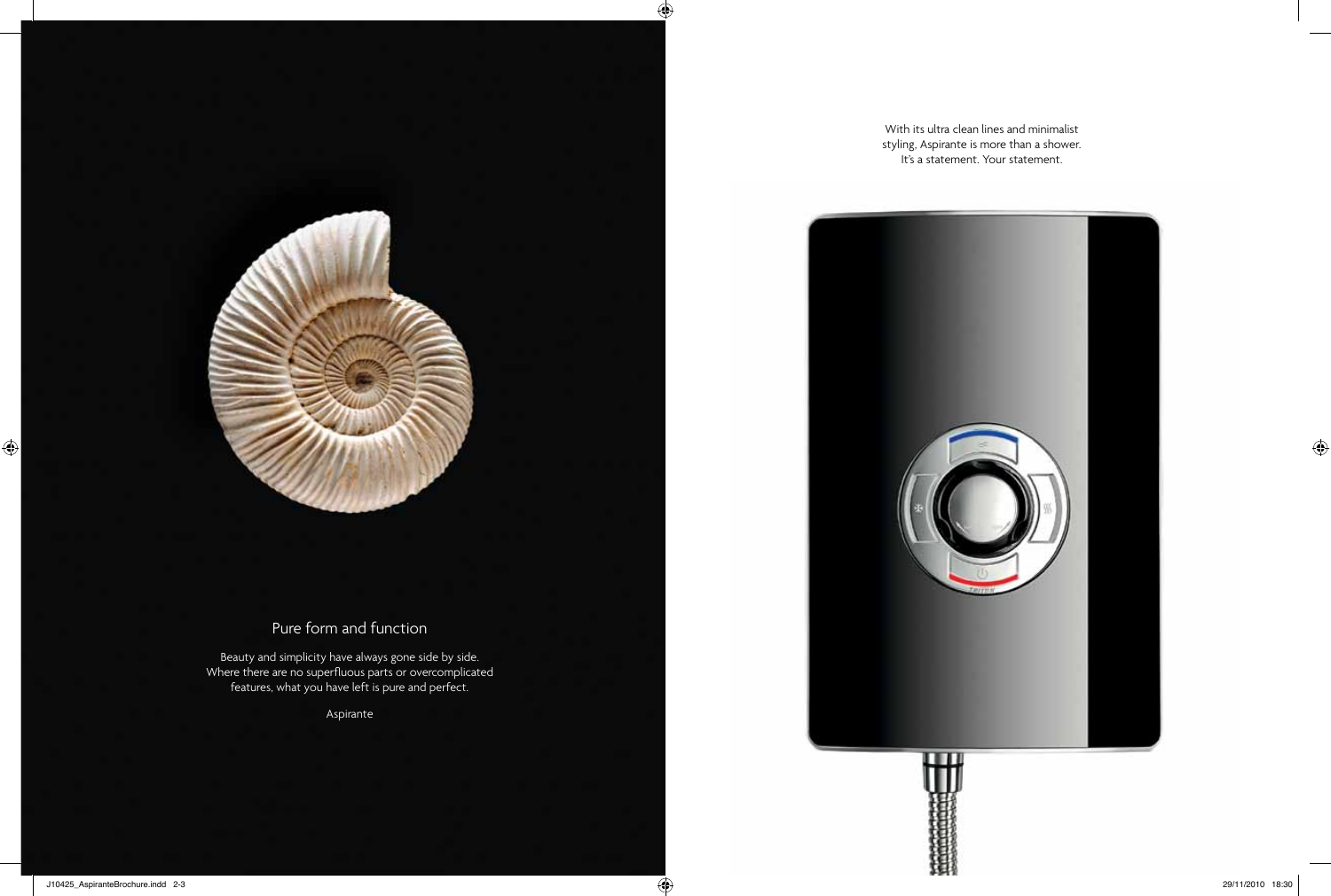



08 Riviera Sand 09 Black Gloss





10 White Gloss 11 Brushed Steel





12 Black Pearl 13 Gun Metal

# **Express yourself**

 $\bigcirc$ 

Whether you're out to add a cool new touch, or find the inspiration for a whole new interior, Aspirante puts cutting-edge design at the heart of your bathroom.

#### Six stunning finishes. Natural, yet original

From the polished style of Black Gloss and White Gloss to the natural beauty of Riviera Sand, Aspirante has a finish that complements any bathroom. And with such innovative finish effects never having been seen on an electric shower before – ever – you can be sure you're giving your room a truly original look and feel.

#### Use it once. Know how it works

No need to memorise obscure settings and indicators. Aspirante works as beautifully as it looks. One central control does everything you need – from switching on the shower to a perfectly delayed shutdown sequence. If only everything in life was so easy.

### Pure form. And function

All too often great design is at the sacrifice of usability. Not with Aspirante. A quick glance at Style and Substance overleaf will tell you that these showers are so much more than a pretty face.

#### Everything you need

Every Aspirante shower comes complete with a full shower kit: riser rail, adjustable showerhead holder, soap dish, shower hose, and a rub clean showerhead with 5 spray patterns. All you need is within the box.

J10425\_AspiranteBrochure.indd 4-5 29/11/2010 18:30

 $\bigoplus$ 

⊕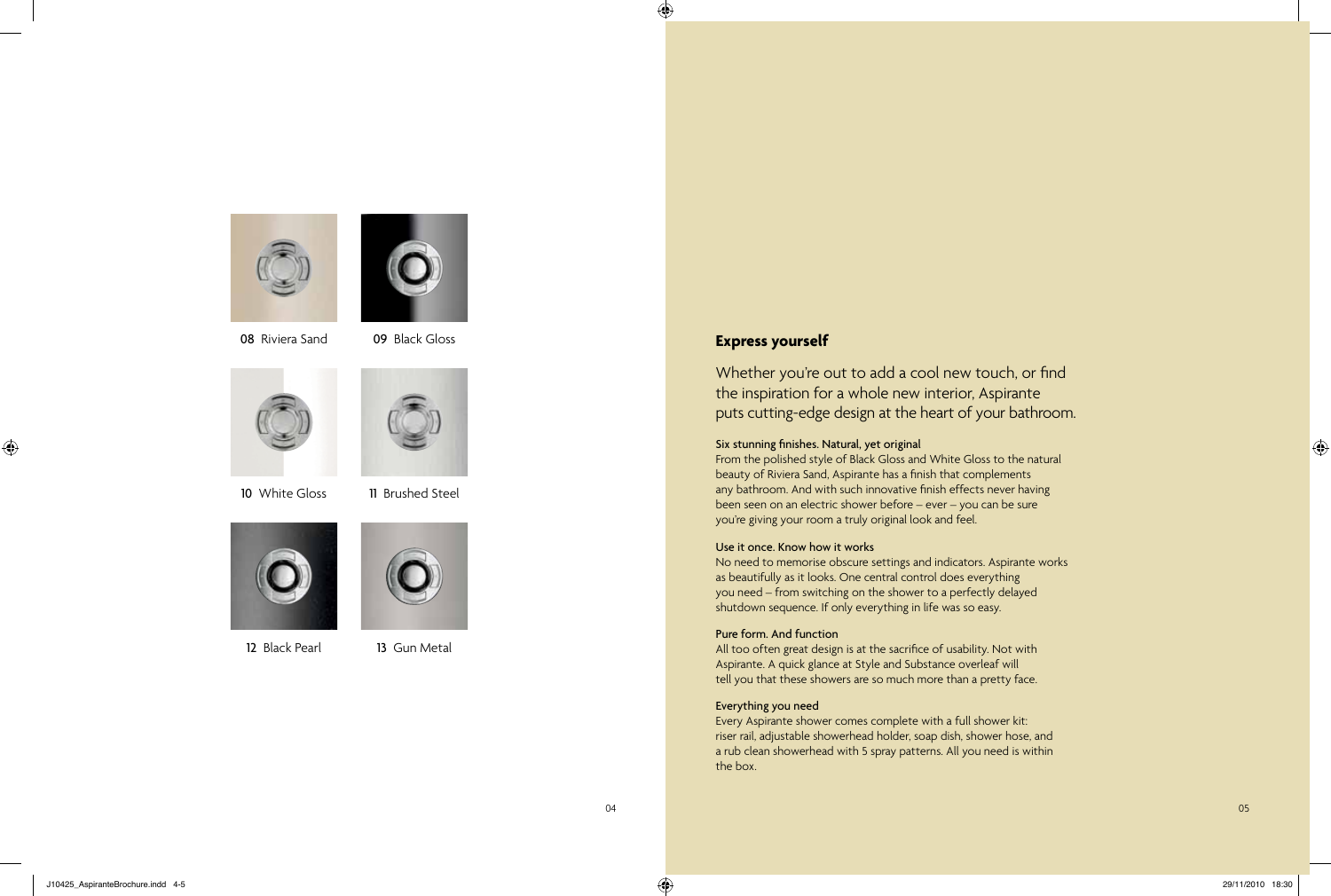

## **Style and substance**

Aspirante may take shower design to the next level, but it does so without compromising quality or efficiency. Everything, from initial installation to intuitive operation, has been considered, honed and perfected.

#### Simple to use

Illuminated soft-touch buttons power you up, power you down, and everything in between. Along with a single smooth-action control knob, you'll see how easy life should be.

#### Site with ease

Thanks to its discreet design, including more compact overall dimensions, Aspirante sits comfortably within any bathroom. That means you're free to design your interior with confidence.

#### A dream to clean

Each Aspirante shower comes with a rub-clean chrome-plated showerhead with 5 spray patterns. Along with an easy-to-clean face, keeping your shower in tip-top condition only takes a couple of wipes.

#### Inspired 'floating' design

A more slimline design gives the illusion that your shower isn't attached to your tiles, but sits floating in front of the wall.

#### 8.5kW and 9.5kW models

Power, or 20% more power. The choice is all yours.

#### A breeze to install

A swivel water inlet connection means that Aspirante is compatible with both left or right pipe entry positions. This means that you, or your installer, will find fitting a breeze.

### The confidence of a two-year guarantee

As well as offering all the above features and benefits, each Aspirante shower comes complete with Triton's outstanding two-year guarantee. You see, nothing has been overlooked.

◈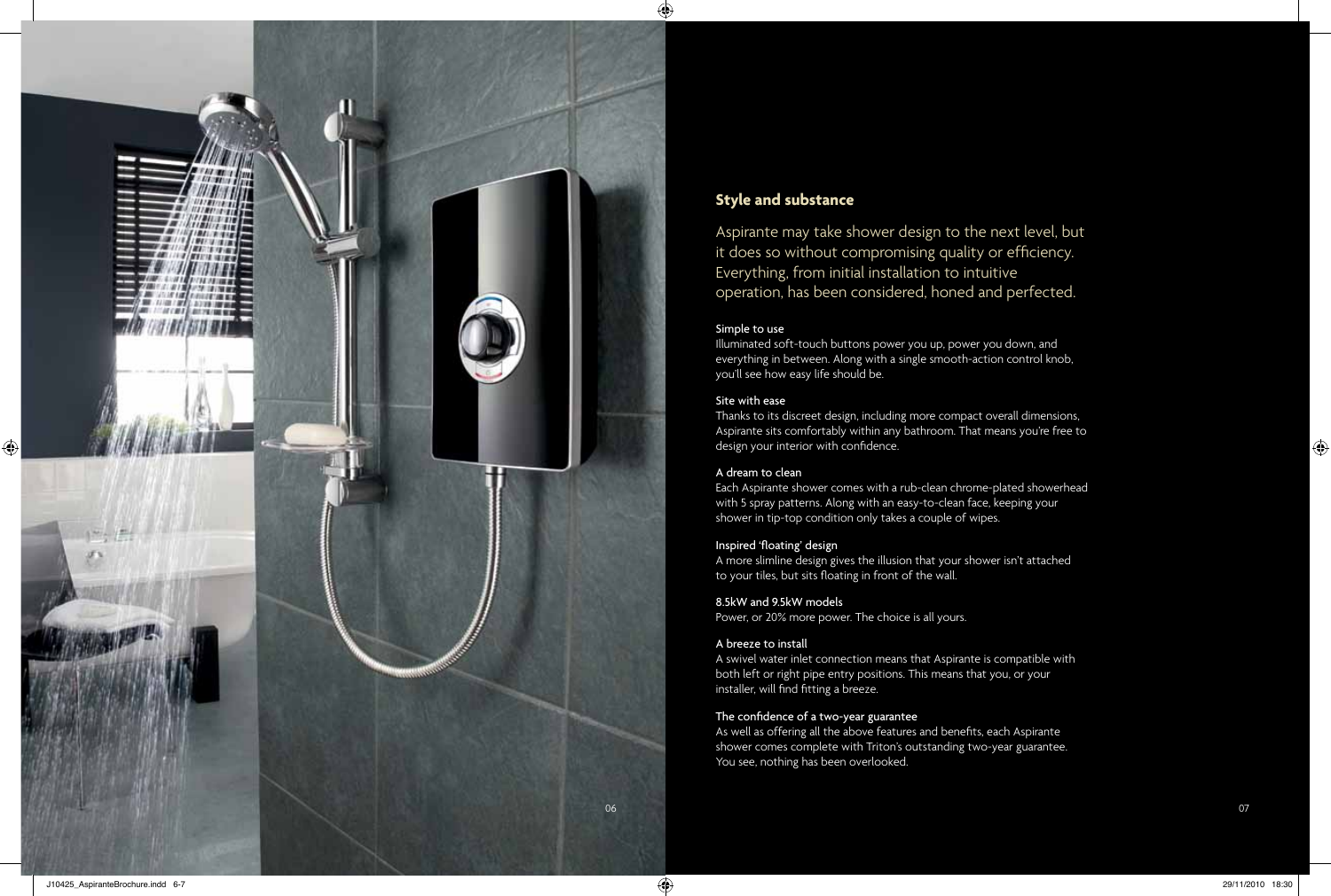# **Riviera Sand**

 $\bigcirc$ 

Bring a little sunshine to your day. With its warm sand fascia, Riviera Sand helps evoke the memory of a sun-drenched walk along the shore every time you shower.





# **Black Gloss**

 $\bigoplus$ 

The perfect little black number. With its rich, intense colour and beautifully smooth surface, Black Gloss is sure to add an eye-grabbing finish to any bathroom.





 $\bigoplus$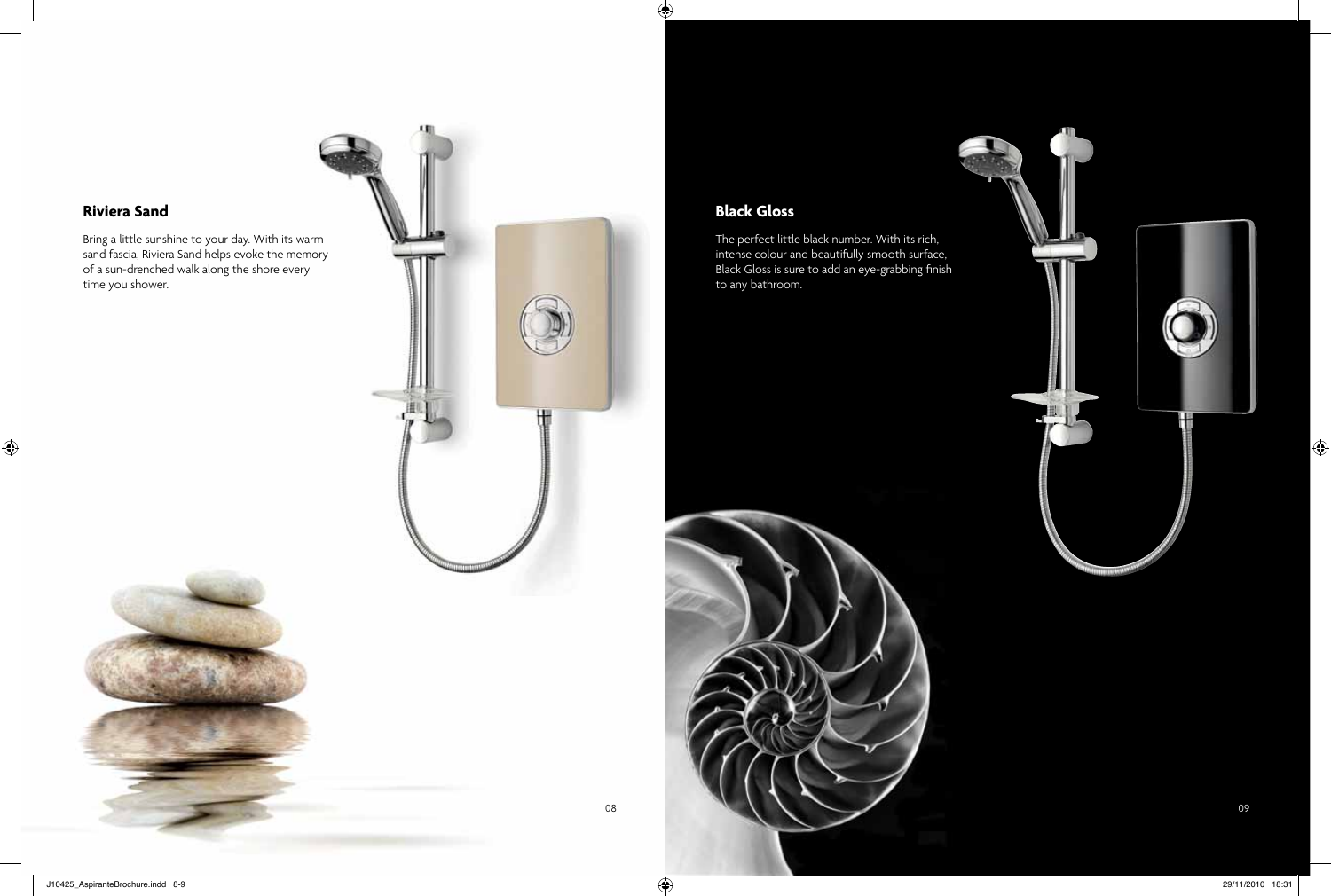

 $\bigoplus$ 

 $\bigoplus$ 

interior, or complement your very own oasis of calm, White Gloss will help you reflect just the right mood.

 $\bigoplus$ 

₩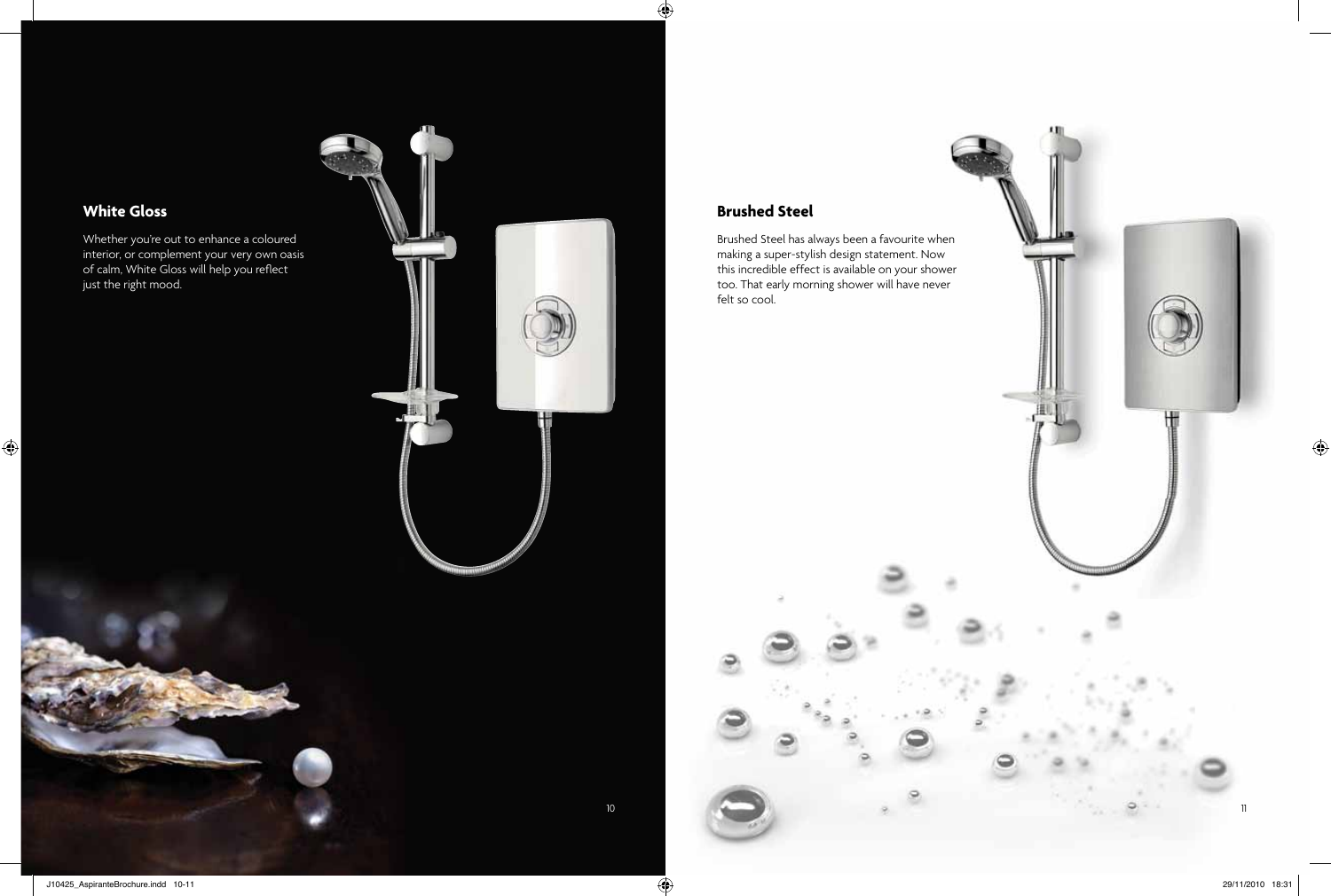

Inspired by one of the world's most precious materials. Black Pearl delivers a deep black matt finish delicately flecked with white. Overall, the look is reminiscent of a pure polished pearl.

**Black Pearl**

 $\bigoplus$ 



Æ

 $\bigoplus$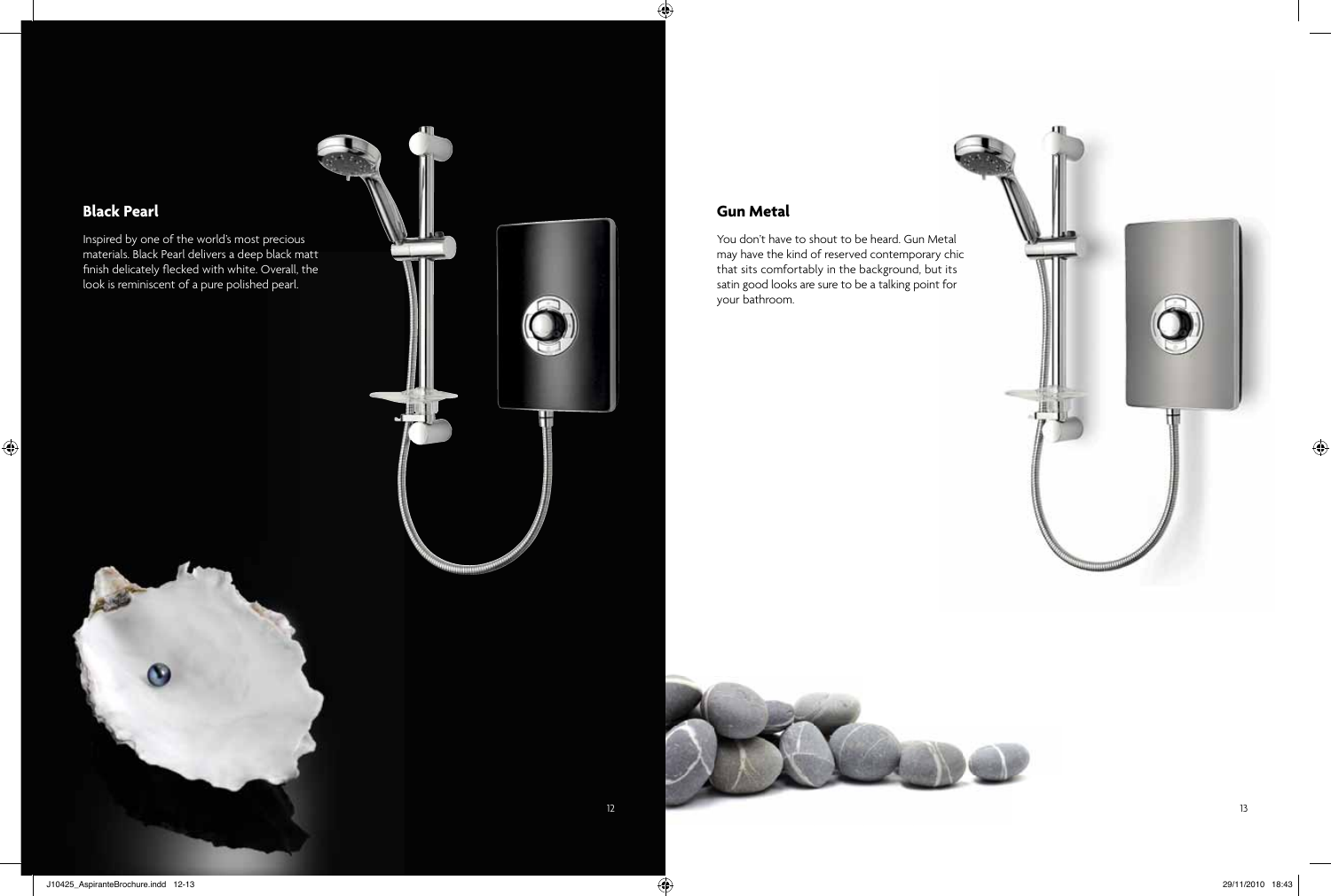# **Technical Data**

## Aspirante Electric Shower

Electrical 8.5kW nominal power rating at 240V 9.5kW nominal power rating at 240V

#### Water

Inlet connection – Swiv-let $\mathbb{M}^{\mathbb{N}}$  180 $^{\circ}$  reversible inlet with removable filter, 15mm compression

#### Entry Points

Water – top left, bottom left or bottom right Cable – top left or bottom left

#### Dimensions

 $\bigoplus$ 

Height – 300mm Width – 200mm Depth – 94mm

Approvals BEAB, CE, BSI Kitemark

# **Help and advice**

Triton has a dedicated team of over fifty Customer Service operators who can provide all the advice and guidance you need on how to choose, install and maintain your Triton Aspirante electric shower.

In the unlikely event of a fault occurring with your shower in operation, a nationwide network of CRB-checked Triton Service Engineers is readily available to help.

Customer Service Tel: 0844 9800 750

#### Website

For 24hr technical advice or further information on Triton products, visit: www.tritonshowers.co.uk or follow us on facebook, twitter and youtube







 $\bigcirc$ 











 $\bigcirc$